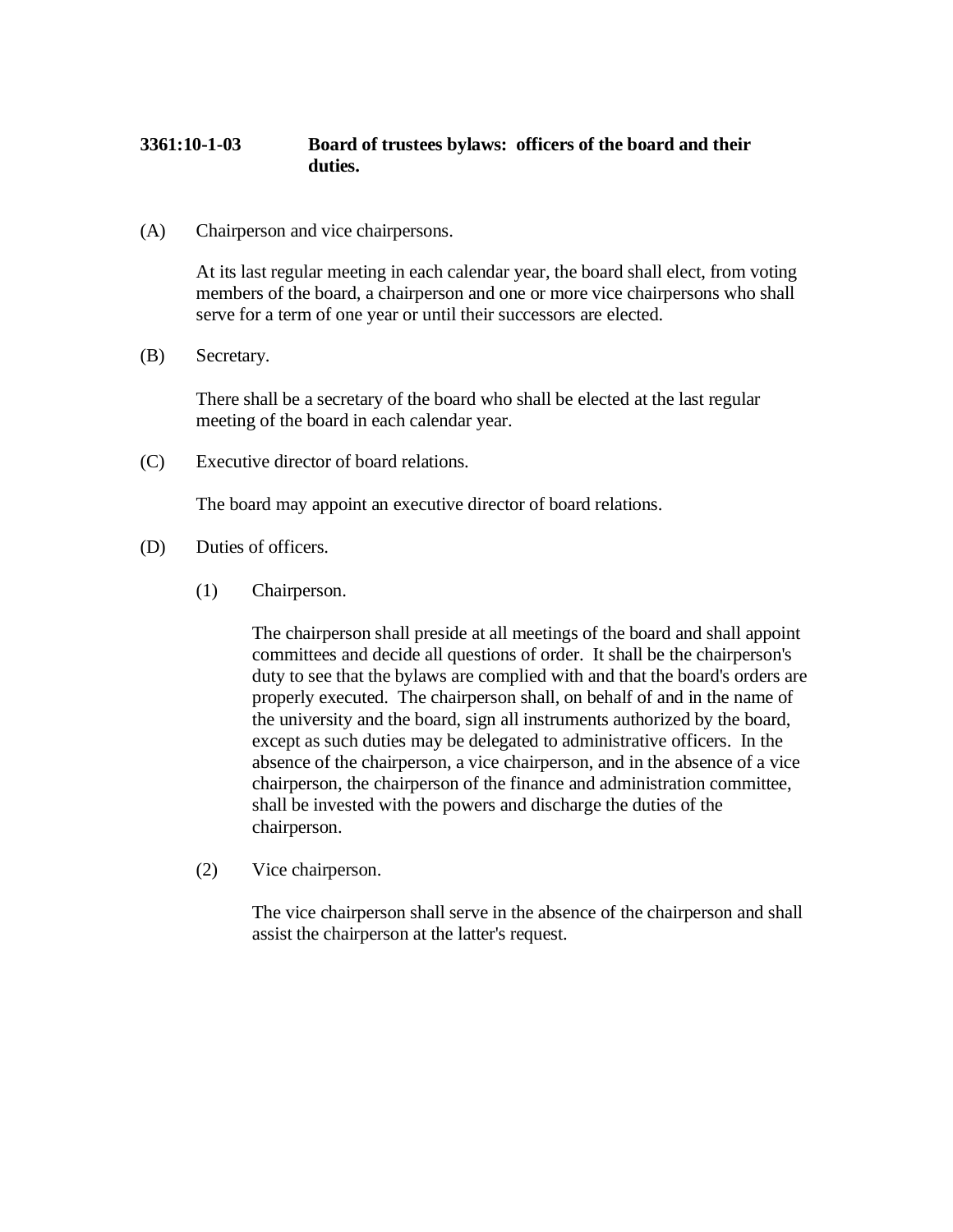- (3) Secretary.
	- (a) The secretary shall be the custodian of all records of the board. The secretary shall attest all instruments executed by the chairperson or other authorized person. The secretary shall be the keeper of the seal of the university and shall authenticate by affixing the seal thereto. However, in the absence of the secretary or executive director of board relations, a commissioned notary public may attest instruments executed by the chairperson or other authorized person on behalf of the board, which attestations shall be conclusive proof of the authority to attest such signatures. The seal shall not be required to authenticate any such instrument when the attestation is supplied by a commissioned notary public.
	- (b) The secretary shall attend and keep minutes of the meetings of the board and its committees, record all votes and the minutes of all proceedings, give notice of all meetings of the board and of its committees, and perform such other duties as may be prescribed by the board, its chairperson, or the president.
- (4) Executive director of board relations.

If an executive director of board relations shall be appointed, the secretary may, in whole or part, delegate his/her duties to the executive director of board relations.

(E) Vacancy in office.

.

- (1) In the event of a vacancy in the office of the chairperson, the vice chairperson shall become chairperson.
- (2) In the event of a vacancy in the office of the vice chairperson or secretary, the vacancy shall be filled by election at the next regular meeting of the board.

Effective: May 29, 2019

 $\text{Certification:}\qquad\qquad \text{Trace}\not \Rightarrow\text{Flout}$ 

Nicole S. Blount Executive Director of Board Relations

Date: May 13, 2019

Promulgated under: R.C. Section 111.15 Rule amplifies: R.C. 3361.01-04